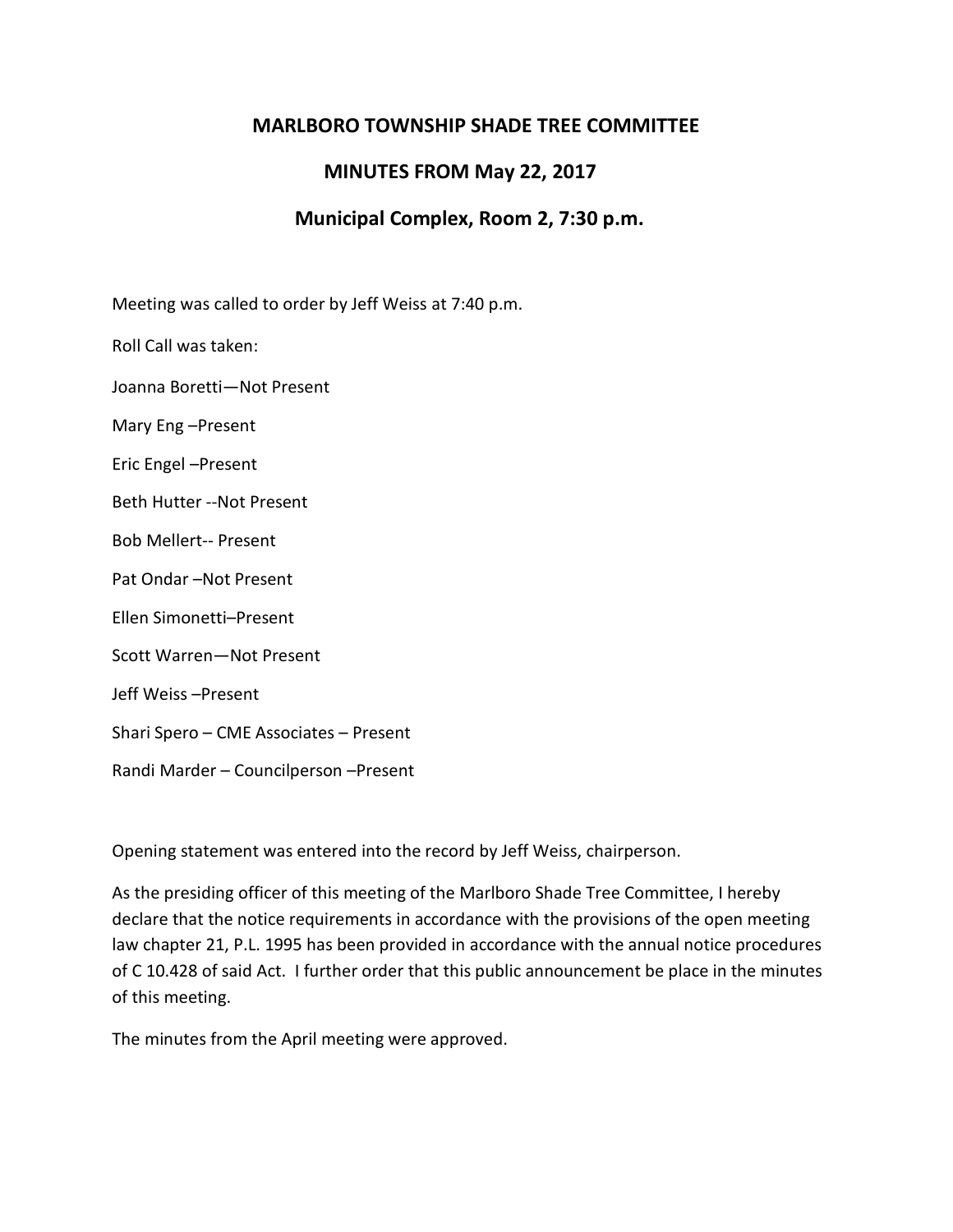## **Open items from the meeting**

- **Five Year Forestry Plan –**The committee has submitted the application to the State of New Jersey for a full grant to help fund our third 5-year plan. Jeff Weiss indicated that we have received verbal approval for \$3000 dollars and will ask for a matching amount from the Township by way of in-kind services when the paperwork is completed.
- **Arbor Day –** This event took place on April 29th at 10am at the Marlboro Community Garden on Tennent Road, at which time a pin oak tree was planted in the area adjacent to the garden. Mayor Hornik read a proclamation for the occasion and pails, shovels, tote bags, and tree seedlings were distributed to interested attendees.
- **Memorial Day Parade—**Thanks to Mary Eng for her work on parade day and to the members of the committee who marched and carried the Shade Tree Committee banner. The committee agreed that next year that the members of the Marlboro Community Garden be invited to march with the committee, and that a sign identifying the garden be made and displayed. Eric Engel agreed to have the sign made.
- **Beautification Day—**The date is June 10<sup>th</sup> and the committee is arranging to plant marigolds around the Marlboro Community Garden sign on Tennent Road. The plants are being donated by Harry Cross of Morganville Flower Farm. The committee along with the Green Team Committee will once again help sponsor the poster contest with Barnes & Noble gift cards for the winners.
- **Community Garden—**1. Ellen Simonetti reported that the first pot-luck event was successful, with 19 families attending. The next pot-luck is scheduled for July  $9<sup>th</sup>$  weather permitting. 2. The committee approved a recommendation to contribute to the funding of the bulletin board and compost bin project, which is being carried out by Eagle Scout Jack Chazotte. 3. Wood chips have been ordered by DPW for the back part of the garden. 4. The pollinator garden, originally planned for the back, will move to the cut-out area on the east side of the garden because the back is too soggy for planting directly into the ground.
- **Marlboro Day**—The date is September 10<sup>th</sup> from noon to 5pm. The committee will distribute tree seedlings and other relevant information about trees.
- **Other items—**Shari Spero recommended that the committee advertise the use of the following website as a good source of information about the emerald ash borer: [www.nj.gov/agriculture.](http://www.nj.gov/agriculture) Type in "emerald ash borer action kit". The committee will arrange to make this the focus of its table at Marlboro Day. Also, Shari expressed concern that many Township residents are unaware of the problems created by having their trees topped. The committee will also look for handouts or a poster to deal with this subject at Marlboro Day.